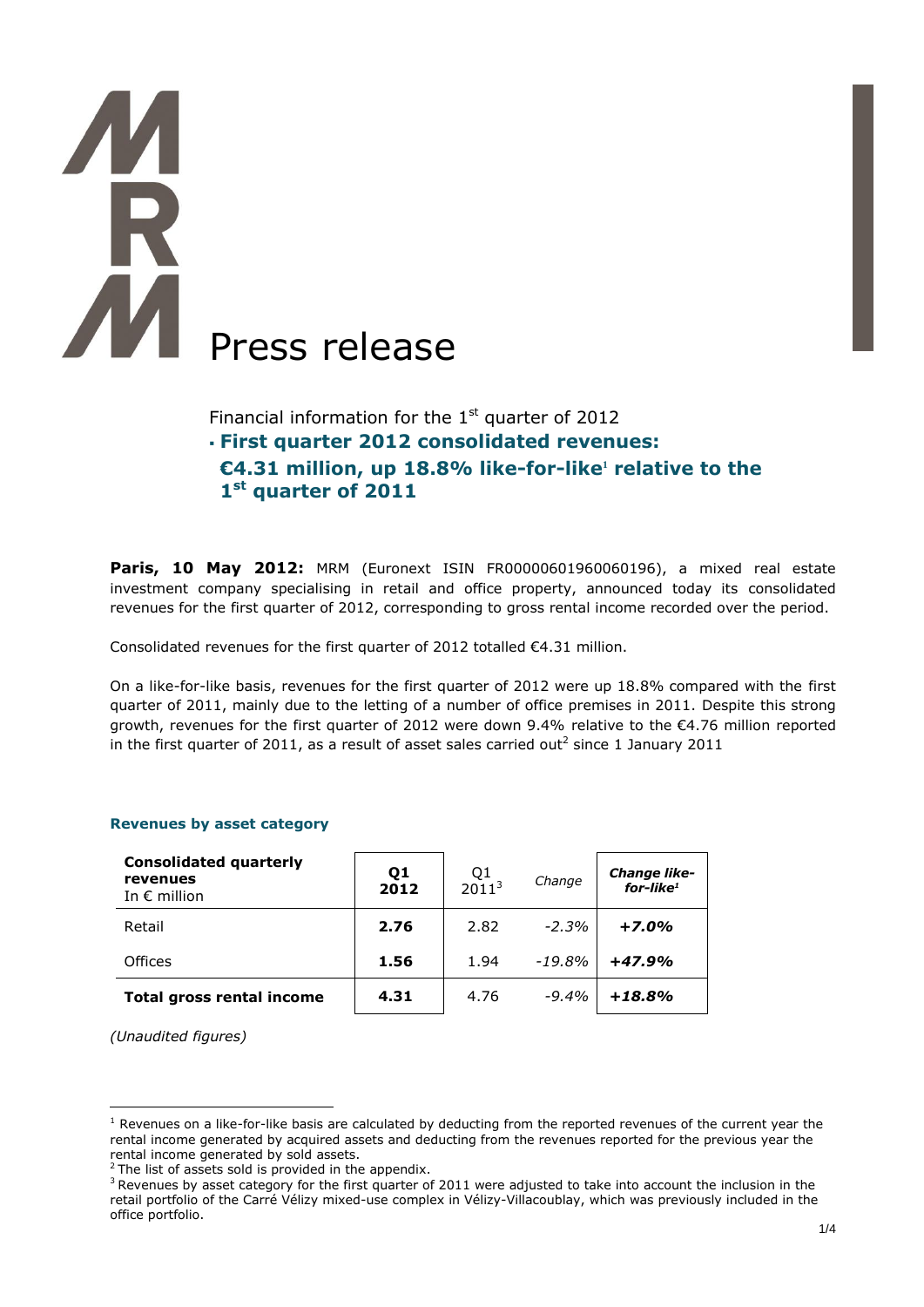Revenues generated by the stabilised assets went down reflecting asset sales carried out in 2011. This effect was only partly offset by the letting of the entire Solis building (11,500 sqm in Les Ulis), for which the lease signed with Telindus came into effect in December 2011. The building had previously been vacant. In addition, the application of this lease justified the reclassification of the Solis building from the portfolio of assets with value-added opportunities to the portfolio of stabilised assets.

Revenues from the portfolio of assets with value-added opportunities benefited from the arrival of tenants at multi-occupant buildings:

- . Cap Cergy (12,800 sqm in Cergy-Pontoise, 95): Pôle emploi lease coming into effect for 2,800 sqm as of December 2011 and Enertrag lease for 600 sqm as of 1 January 2012;
- . Cytéo (4,000 sqm in Rueil-Malmaison, 92), which now presents an occupancy rate of 68%;
- . Delta (8,700 sqm in Rungis, 94), which now presents an occupancy rate of 72%.

The increase in revenues generated by assets with value-added opportunities illustrates the extensive efforts made concerning this asset category.

Overall, the breakdown of revenues between stabilised assets and asset with value-added opportunities has changed from 81%/19% in the first quarter of 2011 to 74%/26% in the first quarter of 2012.

Retail and office properties contributed 64% and 36% respectively to revenues for the first quarter of 2012, compared with 50/50 in the first quarter of 2011. Indeed, the asset sales carried out<sup>2</sup> in 2011 concerned primarily office buildings and the Carré Vélizy mixed-use complex in Vélizy-Villacoublay (92) was included in the office properties category in the first quarter of 2011.

Revenues from the **retail portfolio** came to €2.76 million in the first quarter of 2012, up 7.0% on a like-for-like basis relative to the first quarter of 2011. This increase was thanks to the arrival of new tenants and a positive rent indexation effect.

Revenues from **office properties** totalled €1.56 million in the first quarter of 2012. On a like-for-like basis, revenues increased by 47.9% relative to the first quarter of 2011, reflecting the aforementioned leases coming into effect, in particular those concerning Solis and Cap-Cergy.

### **Key events**

In early February 2012, MRM announced the sale of five out-of-town retail properties for a total of €14.2 million excluding transfer taxes. The net cash generated by these asset sales contributed to the financing of investment carried out during the first quarter which totalled €5.6 million, devoted to the final phase of the redevelopment of the Nova building in La Garenne-Colombes and the end of work on the Solis building in Les Ulis.

A total of seven new leases<sup>4</sup> were signed during the first three months of 2012, representing total annual rental income of €0.3 million, all of which came into effect during the first quarter.



 $\overline{a}$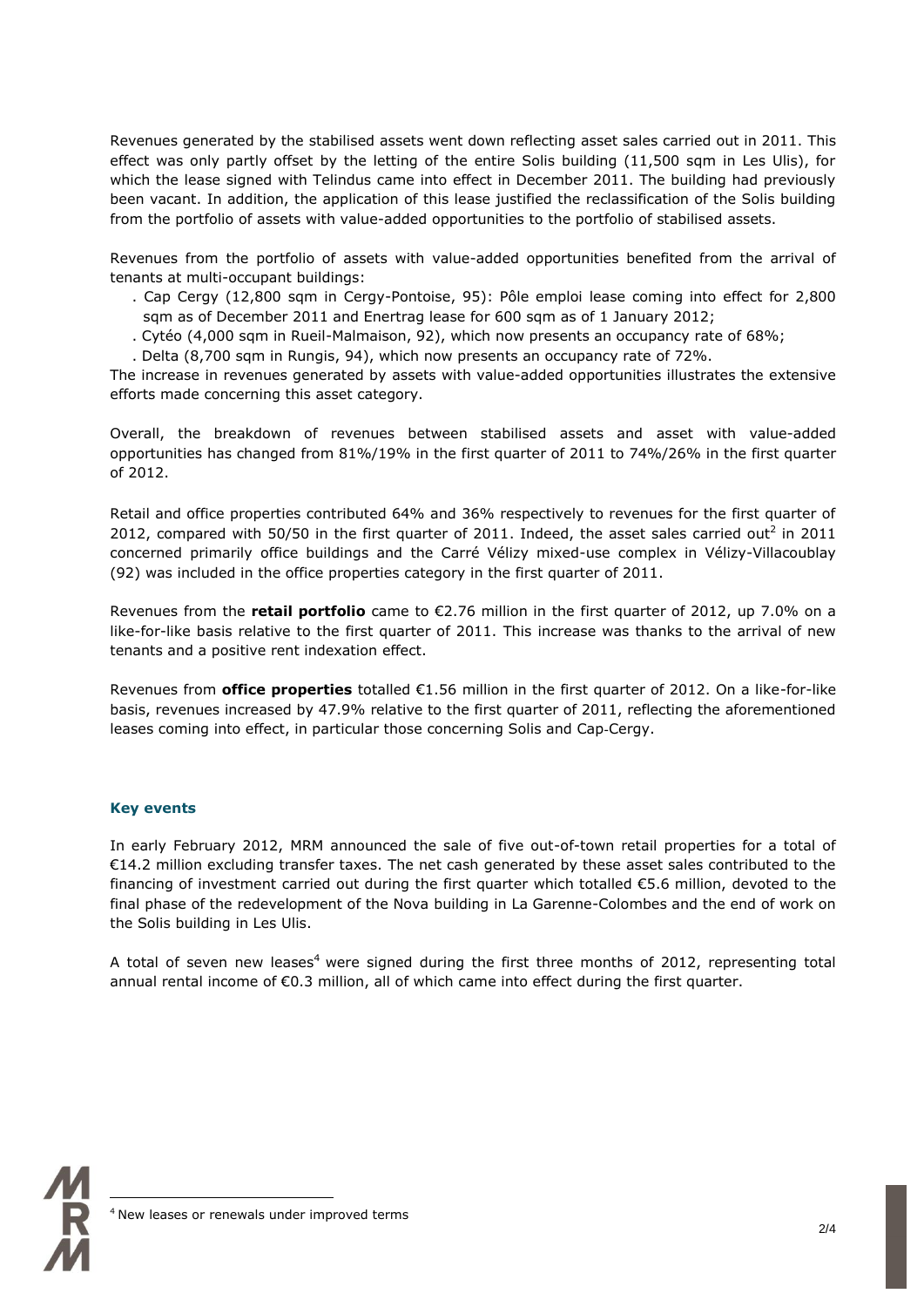### **Financial position**

Taking into account, on the one hand, the €3.5 million of additional drawings on available credit facilities to contribute to the financing of works at the Nova and Solis buildings, and on the other hand, the contractual debt repayments made during the quarter as well as the reimbursement of the credit line secured against the five retail properties sold in February 2012, MRM reduced by around  $\epsilon$ 5 million its bank debt that amounted to €202.2 million at 31 December 2011.

The Group expects to generate net operating cash flow at breakeven in the first half of 2012.

Jacques Blanchard, Chairman and Chief Executive Officer of MRM, comments: *"The coming into effect of the leases signed in 2011, in particular in the office portfolio, is reflected by a significant increase in rental income on a like-for-like basis during the first quarter of 2012. The teams at CBRE Global Investors are working actively to let premises that are still available, in particular the Nova office building, redevelopment works on which have just been completed."*

### **Calendar**

Revenues for the  $2<sup>nd</sup>$  quarter of 2012 are due on 26 July 2012 before market opening.

### **About MRM**

A listed real estate investment company, MRM owns a mixed portfolio of office and retail properties comprising both stabilised assets and value-added opportunities. Its portfolio has been built up gradually since the second half of 2007 with the contribution of properties from Dynamique Bureaux and Commerces Rendement, two investment companies created and managed by CBRE Global Investors, and acquisitions carried out directly by its subsidiaries. MRM's real estate operations are managed by CBRE Global Investors. MRM is listed in Compartment C of Euronext Paris (Bloomberg code: MRM:FP – Reuters code: MRM.PA).

### **For more information:**

MRM DDB Financial 65/67, avenue des Champs-Elysées 55, rue d'Amsterdam 75008 Paris 75008 Paris France **France France France** T +33 (0)1 58 62 55 55 T +33 (0)1 53 32 61 51 relation\_finances@mrminvest.com isabelle.laurent@ddbfinancial.fr

Isabelle Laurent

**Website: www.mrminvest.com**